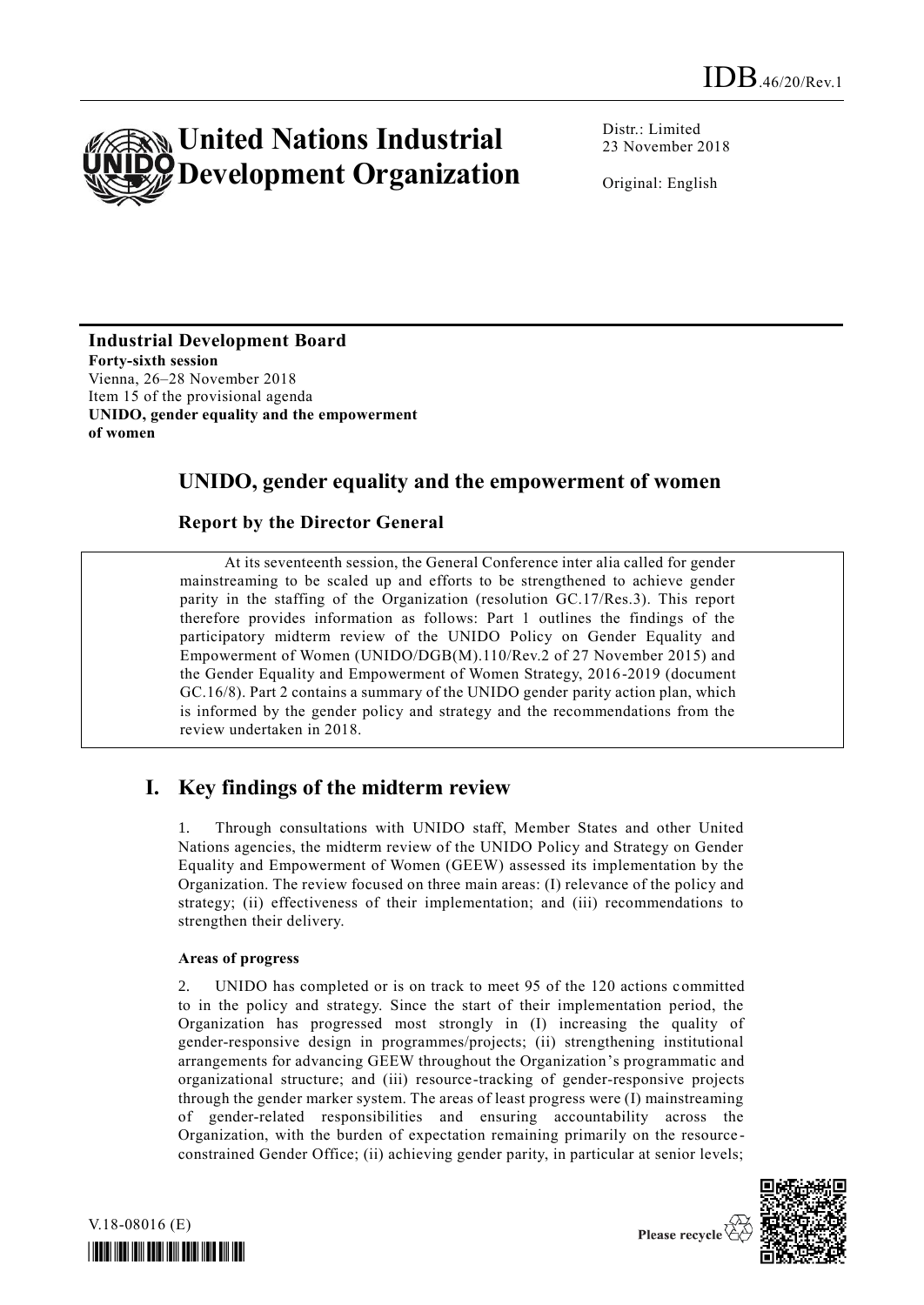and (iii) use of organizational units' annual gender plans as tools for facilitating implementation of commitments and identifying responsibilities and needs.

#### **Supporting factors**

3. Several internal and external factors supported the progress achieved. A robust organizational policy and strategy aligned with United Nations system-wide requirements on GEEW provided a clear framework of guidance and accountability. This was facilitated by a strong and visible leadership from the Director General, and supported by senior managers. Implementation was driven by the Gender Coordinator with the support of dedicated experts, interns and the rotational Gender Officer, as well as the gender focal point network and a core group of extremely committed staff members. Financial resources to support implementation were a key determining factor, with one Member State, Finland, providing extrabudgetary support to strengthen implementation of the strategy.

4. External factors included support by Member States and donors to advance gender equality in industrialization. Their requirements for strengthened gender mainstreaming within their funded projects and across the Secretariat have brought increased momentum and accountability for such actions. The adoption of the Secretary-General's System-wide Strategy on Gender Parity (2017) similarly increased momentum toward achieving gender parity. Lastly, UN Women's leadership in implementing the United Nations System-wide Action Plan on Gender Equality and the Empowerment of Women (UN-SWAP) framework and the international community's commitment to GEEW in the 2030 Agenda and its Goal 5 helped advance GEEW throughout the Organization.

#### **Recommendations**

5. The findings led to a number of recommendations to strengthen delivery of the policy and strategy by 31 December 2019, and for the development of the next UNIDO Strategy on Gender Equality and the Empowerment of Women:

(a) **Strengthened responsibilities for gender mainstreaming**: "Business owners" should be identified for each priority area of the policy, strategy and the UN-SWAP, and specified in the new strategy. Responsibilities should be allocated to respective departments who will report on those factors. The Gender Office should retain clear boundaries around the limits of its coordinating/coaching/monitoring function. All staff should set at least one work and learning objective on gender in their annual performance plans;

(b) **Build staff and leadership capacity to respond to commitments**: All staff should complete the "I Know Gender" training as a mandatory requirement. A tailored executive leadership for gender equality programme should be rolled out as a priority. Departments and divisions should engage more robustly with their annual gender equality work plans.

(c) **Build capacity for and strengthen the collection and analysis of sex-disaggregated data**: These data will strengthen monitoring, evaluation and reporting, and enhance reporting on organizational and programmatic results on gender, including assessing UNIDO's contribution to achieving the SDGs;

(d) **Development of a robust communications strategy**: This will help communicate achievements made by the Organization and its donors both internally among staff and externally to partners and Member States, clarifying the links between UNIDO's mandate and gender equality, and strengthening organizational commitments to GEEW. Moving forward, this should enable stronger gender transformative programming as aligned with UN-SWAP 2.0, and gender parity as aligned with the System-wide Strategy on Gender Parity;

(e) **Development of a gender parity action plan**: Gender underrepresentation in specific staff categories should be addressed through targeted modifications to recruitment policies and procedures. Internally, further promotion of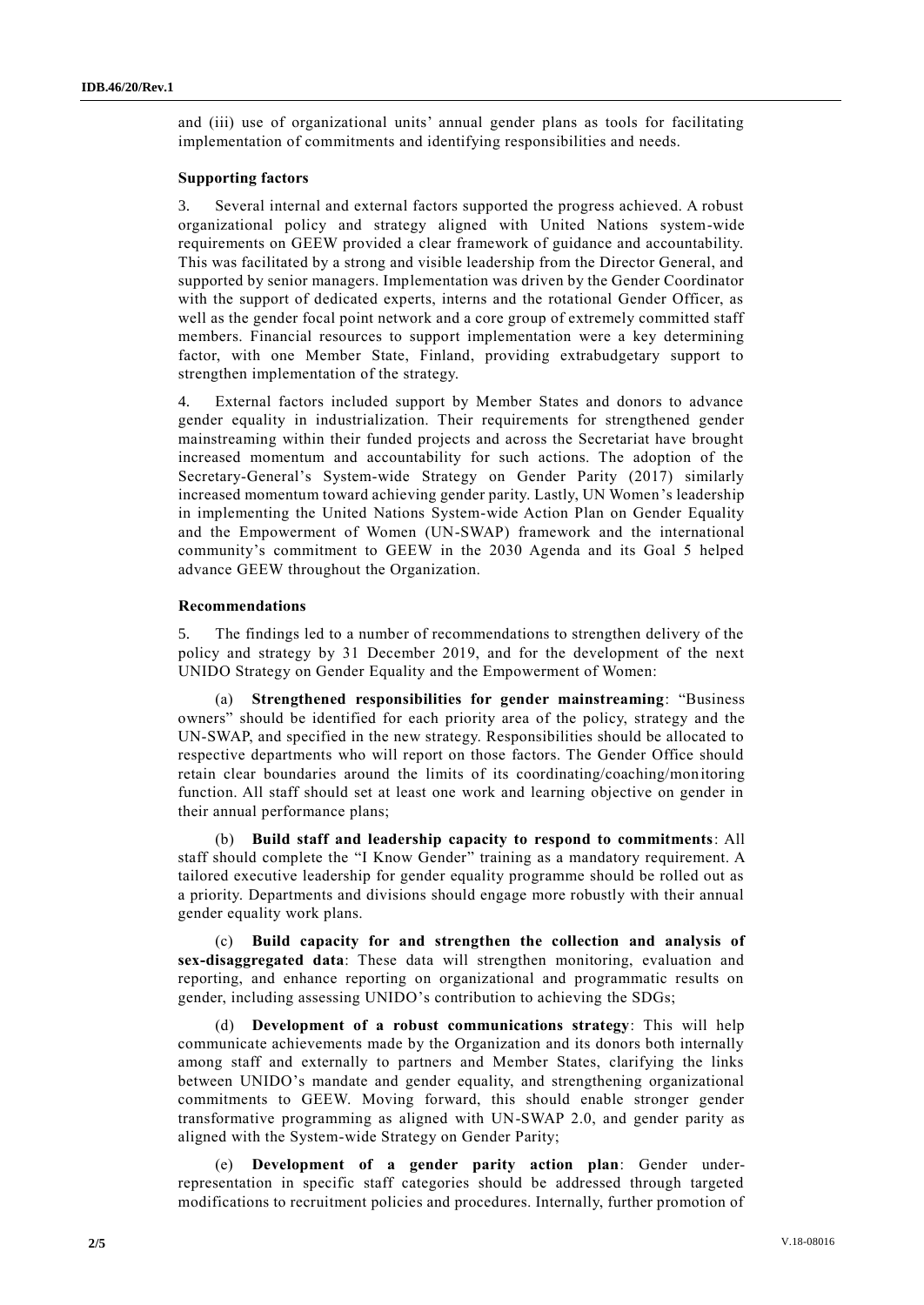an enabling work environment, including career development, elimination of bias and flexible work arrangement policies, will foster a productive and inclusive workplace.

## **II. UNIDO gender parity action plan, 2018-2023**

6. The findings of the midterm review informed the development of an action plan in line with recommendation (e) above, to achieve gender parity throughout the Organization. The gender policy affirms UNIDO's commitment to gender parity, defining it as equal numbers of men and women at all levels of an institution or organization, particularly at senior and decision-making levels. The gender strategy highlights gender parity as one of three organizational gender priority areas and calls for intensive efforts to develop new initiatives increasing the participation and representation of women, specifically at professional levels. Member States have also called for gender parity, most recently in resolution GC.17/Res.3, which requested the Director General to strengthen efforts to achieve gender parity by drawing on best practices and lessons learned as described in the System-wide Strategy on Gender Parity. The System-wide Strategy commits to gender parity in the United Nations system, setting the target of achieving this at senior levels of leadership by 2021, and across the board by 2026. For those entities such as UNIDO, facing a steeper slope of change, the end goal is set at 2028. Meaningful inclusion of women in decision-making increases effectiveness and productivity, and brings new perspectives and solutions.

#### **Current status of gender parity in UNIDO**

7. Despite some progress, there is still a lower representation of women at every professional level in UNIDO. This is more pronounced at senior levels, as is evident in the chart below, showing the percentage of men and women members of staff at each professional rank as of 31 December 2017.

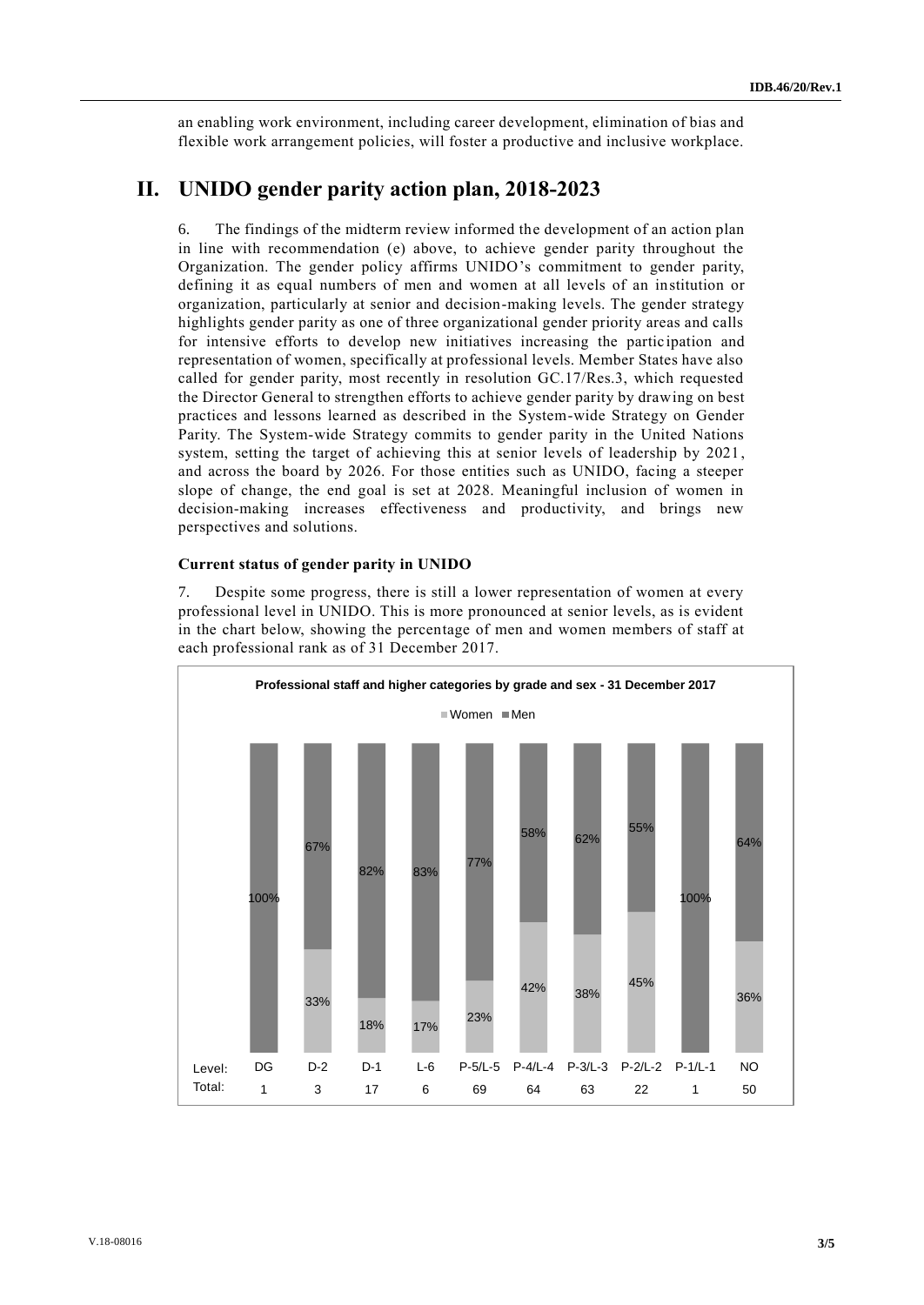#### **Action plan**

8. The action plan outlined below targets areas with corresponding actions to (I) remove obstacles to the recruitment, retention, promotion and mobility of women members of staff, and (ii) create an enabling working environment, in line with the System-wide Strategy on Gender Parity.



#### *Target 1: Recruitment*

9. The action areas listed under the "recruitment" target include increased outreach to women and removing bias from recruitment procedures. Measures under these action areas are intended to increase the number of qualified women applying for vacancies and maximize the number of qualified women recruited. Actions include, inter alia, requiring a minimum of 30 per cent of applications from the under-represented sex for further assessment; reviewing job profiles and vacancy announcements to address bias; developing targeted recruitment programmes; masking personal information from hiring managers; and ensuring gender balance in recruitment panels, and gender-responsive and competency-based interviewing skills training for interview panellists.

#### *Target 2: Empowering and enabling environment*

10. The action areas listed under "empowering and enabling environment" outline measures for improving the morale, productivity and sense of well-being of all UNIDO employees by promoting diversity, career development, flexible working arrangements and family-friendly policies. By creating an inclusive working culture and focusing on career development, the action plan aims to unlock resources, strengthen efforts and attract future employees, both women and men, so that the Organization can fully deliver on its programmatic commitments. Envisaged measures include, inter alia, integrating a gender perspective and prioritizing women members of staff in all relevant learning and managerial/leadership development programmes; expanding internal capacity-building and mentoring programmes; trainings on gender, diversity and unconscious bias for all staff; implementing and reviewing policies to prevent harassment and abuse of authority, as well as policies on ethics, on the administration of justice, on conflict resolution and on the protection against retaliation; and increasing the availability and use of flexible working arrangements on a needs-only basis to accommodate family care responsibilities, including for sick and aging family members.